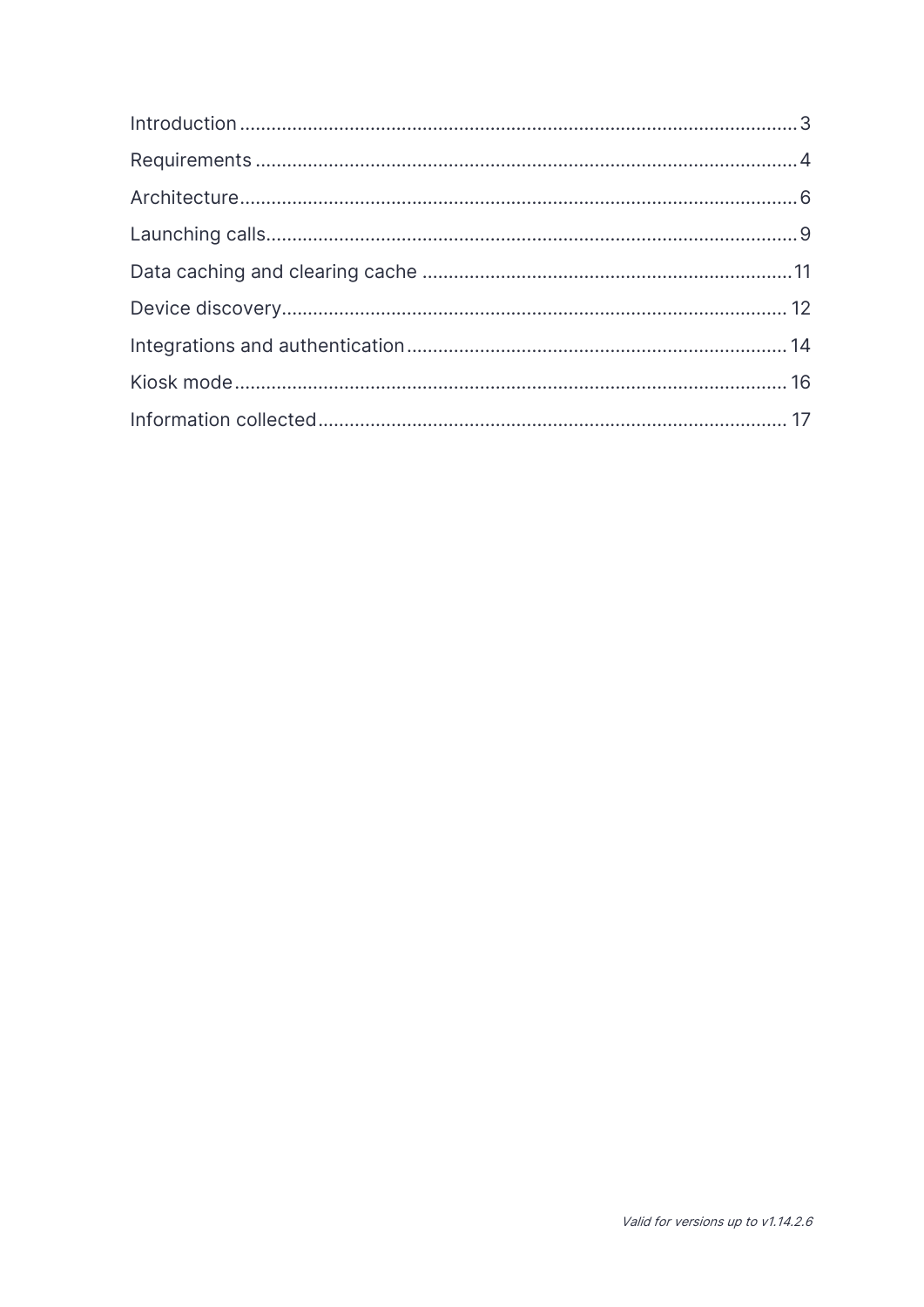### <span id="page-2-0"></span>**Introduction**

### **About the software developer**

DisplayNote is a technology company established in 2012, whose mission is to simplify how people present, share and collaborate on content.

DisplayNote products are primarily found in education and business spaces such as meeting rooms, classrooms, huddle spaces, training rooms, etc.

With offices in the UK and in Spain, the company's multi-cultural workforce understands the importance of communication without barriers.

DisplayNote prides itself as a technology company that delivers highperforming software with unrivalled user experience.

For more information about DisplayNote, visit [displaynote.com.](https://www.displaynote.com/)

#### **About the product**

Launch Control is a software solution designed to simplify interactions Windows systems found within shared spaces.

The primary software component is available on Windows 10 for use on devices within shared spaces, while its client software counterpart is available on iOS and Android OS for use on smartphones.

The software's core functionality includes:

- MS Teams and Zoom integration for joining calls with one touch. \*
- Intuitive user interface as an overlay to the Windows desktop.
- Kiosk mode to prevent access to the Windows system.
- Exchange and Google integration for room calendar configurations.
- Microsoft 365 authentication for access to personal content.

\*Full list of supported video conferencing tools also includes GoToMeeting, Google Meet, Lifesize, Bluejeans, Webex, Skype for Business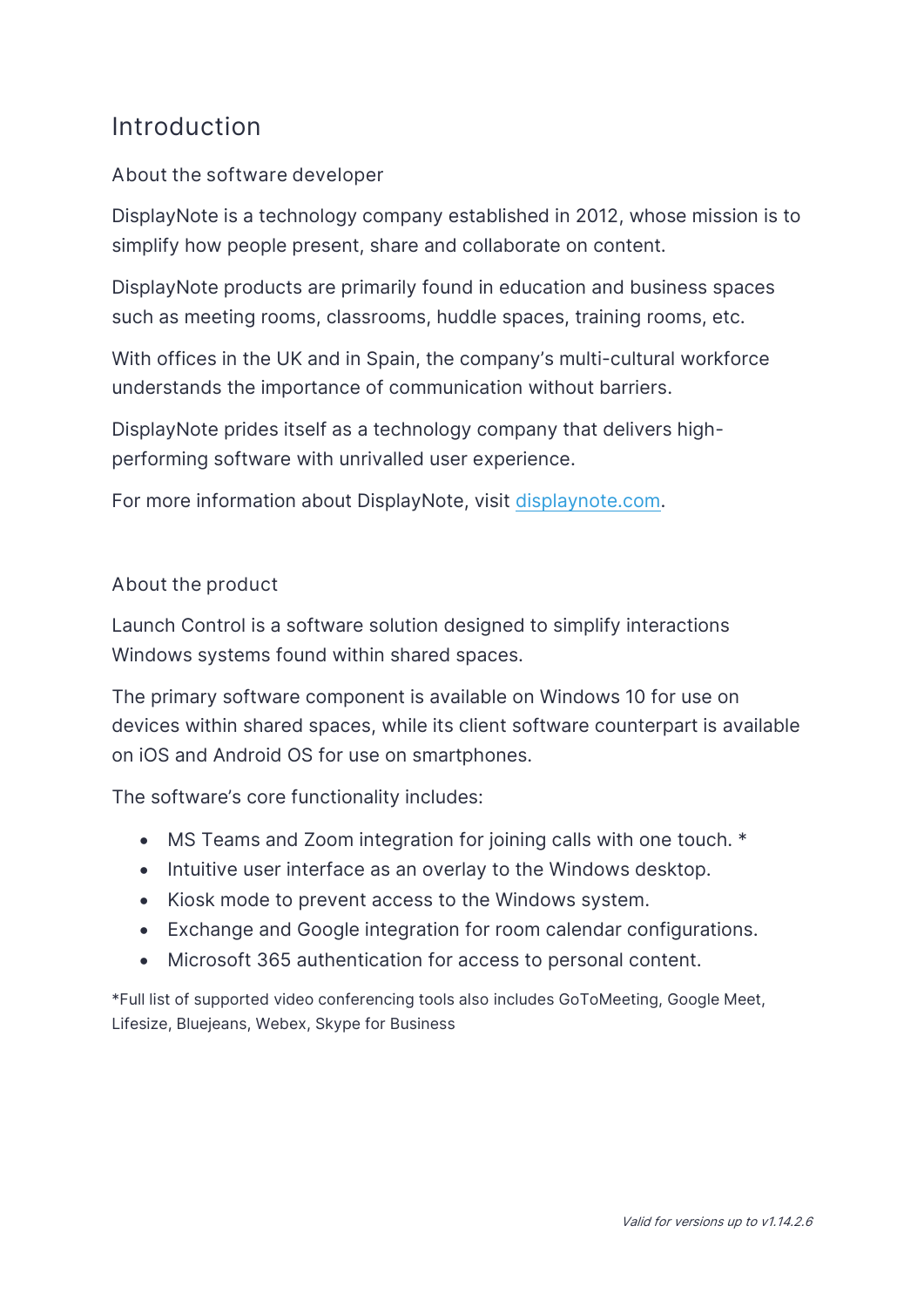# <span id="page-3-0"></span>**Requirements**

**Launch Control Windows** 

- Minimum resolution: 1080p
- Operating system: Windows 10 version 1809 (10.0; Build 17763). Launch Control will not install on any earlier versions of Windows.
- Network configuration: Ethernet or Wi-Fi (allow TCP connection to remote port 5671)
	- o Just default web ports (80 and 443) and TCP connections to remote port 5671.

| Protocol | <b>URL</b>                              | Port |
|----------|-----------------------------------------|------|
| amqp/ssl | heavy-duck.rmq.cloudamqp.com            | 5671 |
| https    | displaynoteshadow.azurewebsites.net/api | 443  |
| https    | launcher-service.azurewebsites.net/api  | 443  |
| https    | displaynote.count.ly                    | 443  |
| https    | graph.microsoft.com                     | 443  |
| https    | outlook.office365.com                   | 443  |
| https    | googleapis.com                          | 443  |

o The full table of required protocols, domains and ports are below:

• Network conditions: This is not a high demanding application. As such, it can be operated on low-speed networks.

#### Supported resolution combinations

- (4K) 3840x2160 at 150%, 200% and 300% scaling
- (2K) 2560x1440 at 100%, 150% and 200% scaling
- (Full HD) 1920x1080 at 100% and 150% scaling

**iOS app** 

- iPhones with iOS 12.1
- Network configuration: Ethernet, 3G or Wi-Fi
- Network conditions: This is not a high demanding application. As such, it can be operated on low-speed networks.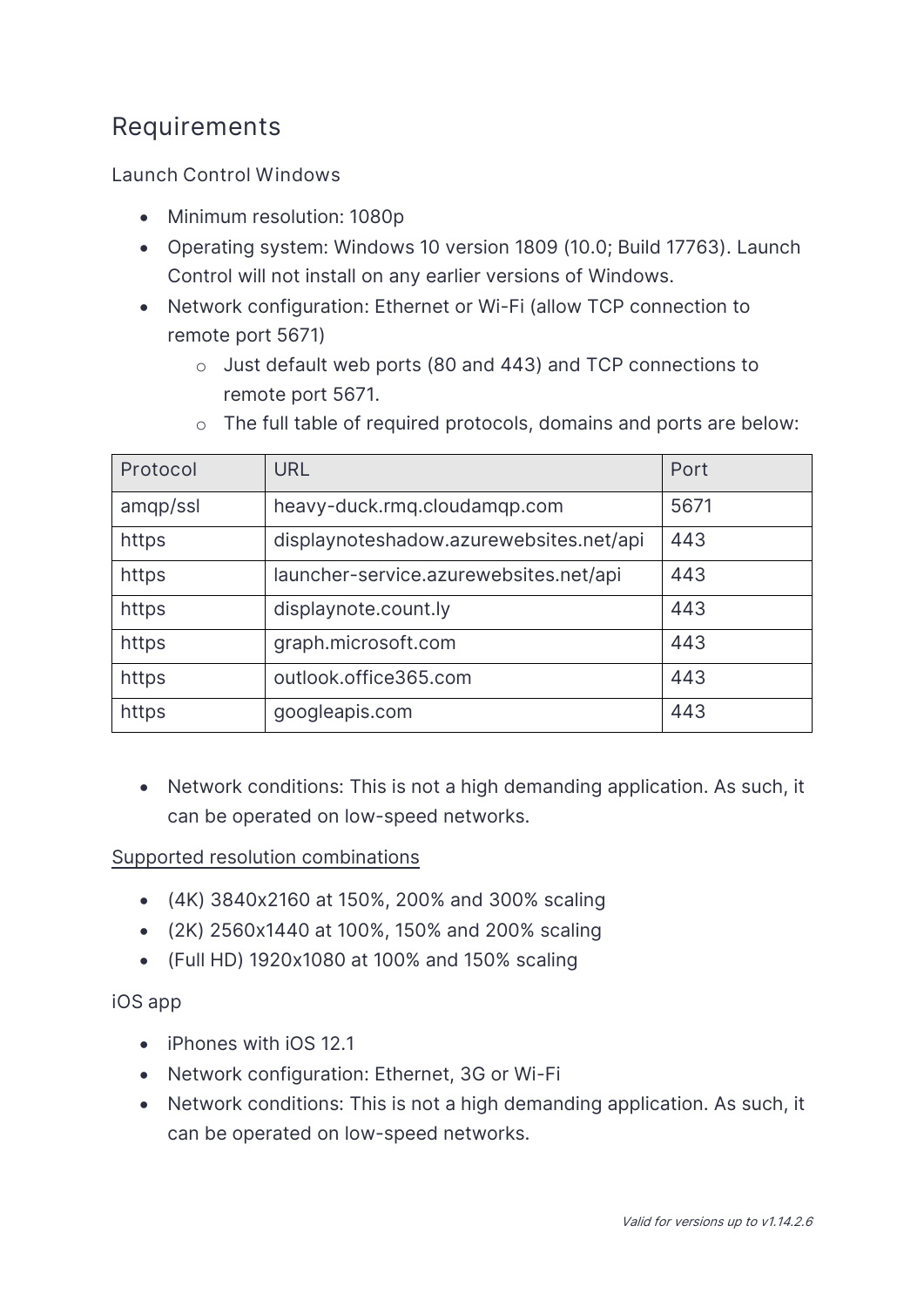#### **Android app**

- Android devices with Android 5.0
- Network configuration: Ethernet, 3G or Wi-Fi
- Network conditions: This is not a high demanding application. As such, it can be operated on low-speed networks.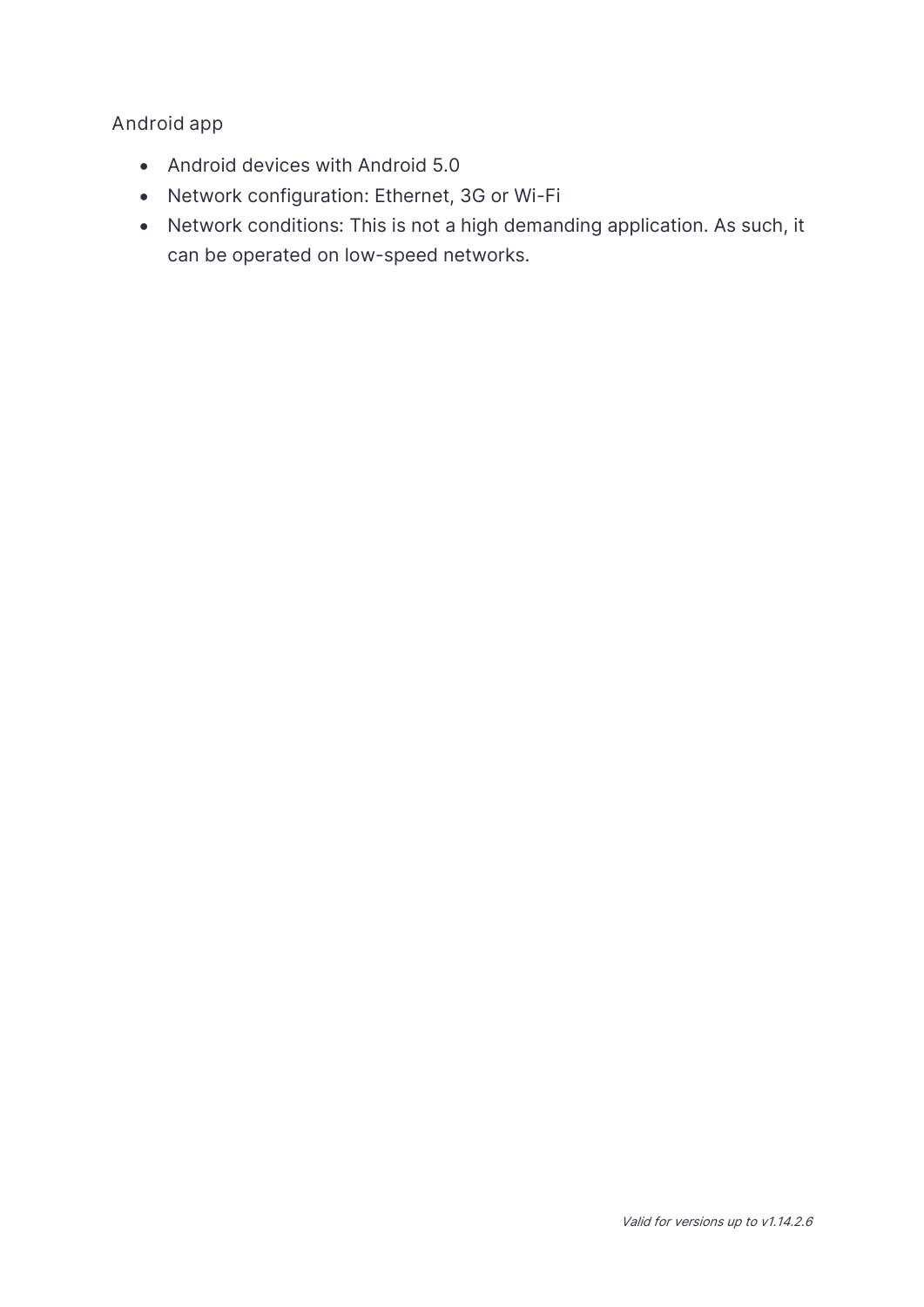# <span id="page-5-0"></span>**Architecture**

The following diagram illustrates the Launch Control architecture between Launch Control receivers, clients, the message broker and backends. Please see additional information in subsequent sections.



Please note that any reference to **Launcher** in the diagram above, refers to **Launch Control.**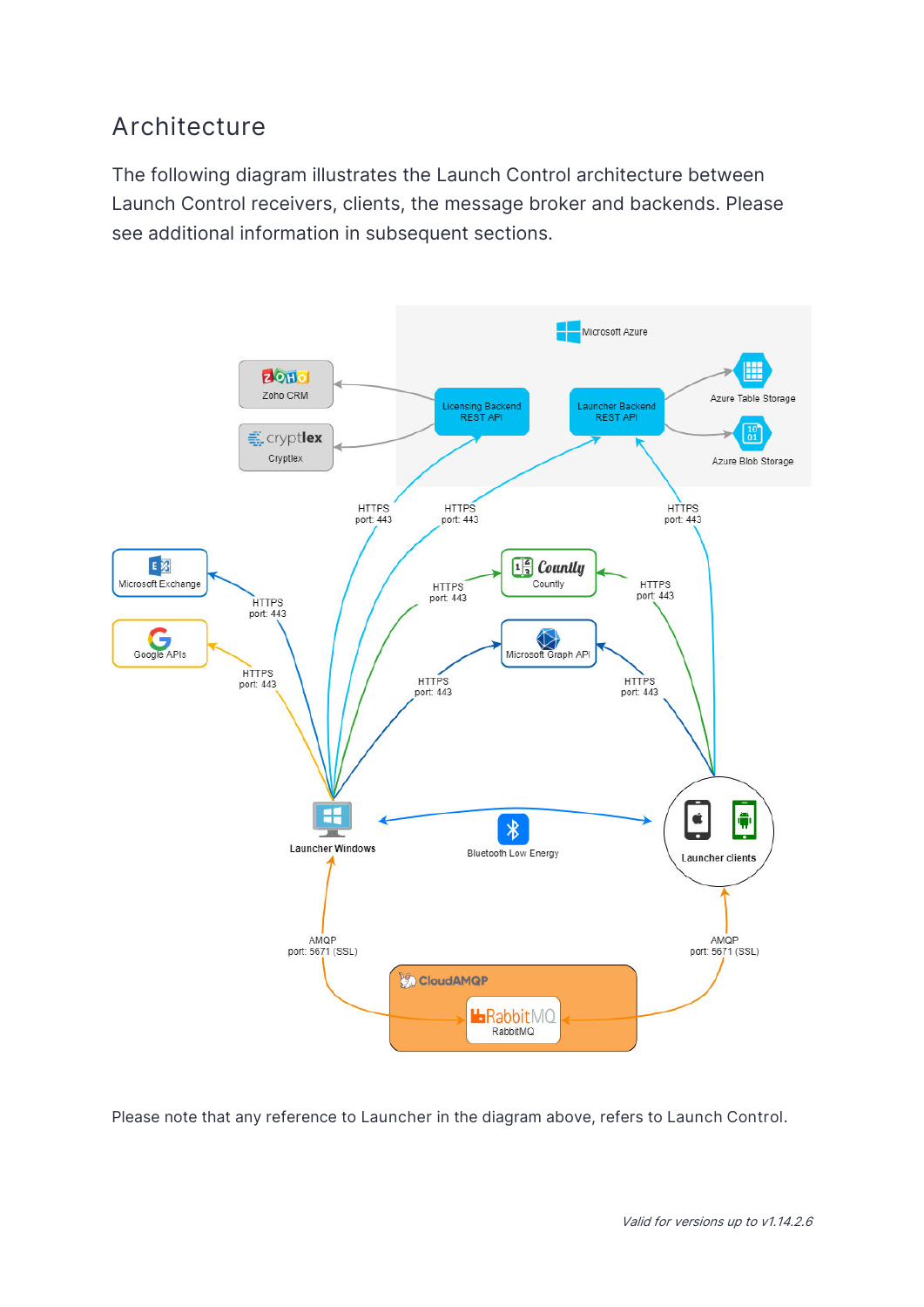#### **Launch Control receiver**

Launch Control receiver for Windows is the central piece of software for the Launch Control solution. It uses Bluetooth Low Energy (BLE) to announce its presence to Launcher client apps.

Once a Launcher client app (see information in next section) is detected, all communication between them is achieved over [RabbitMQ](https://www.rabbitmq.com/) hosted by [CloudAMQP,](https://www.cloudamqp.com/) secured by TLS.

#### **Launcher client app**

The Launcher client app (iOS/Android) is a mobile app that acts as user identifier and allows users to interact with Launch Control receivers. The iOS version of the mobile app uses Bluetooth Low Energy to discover nearby devices that are running the Launch Control application.

Once a Launch Control receiver is detected, all communication between them is done over [RabbitMQ](https://www.rabbitmq.com/) hosted by [CloudAMQP,](https://www.cloudamqp.com/) secured by TLS.

#### **Backends at Microsoft Azure**

Our backends are hosted on Microsoft Azure. Azure's data centres are geographically dispersed and comply to [ISO/IEC 20000-1:2018,](https://docs.microsoft.com/en-us/azure/compliance/offerings/offering-iso-20000-1) [ISO](https://docs.microsoft.com/en-us/azure/compliance/offerings/offering-iso-22301)  [22301:2019,](https://docs.microsoft.com/en-us/azure/compliance/offerings/offering-iso-22301) [ISO/IEC 27001:2013,](https://docs.microsoft.com/en-us/azure/compliance/offerings/offering-iso-27001) [ISO/IEC 27017:2015,](https://docs.microsoft.com/en-us/azure/compliance/offerings/offering-iso-27017) [ISO/IEC 27018:2019,](https://docs.microsoft.com/en-us/azure/compliance/offerings/offering-iso-27018) [ISO/IEC 27701:2019,](https://docs.microsoft.com/en-us/azure/compliance/offerings/offering-iso-27701) [ISO 9001:2015,](https://docs.microsoft.com/en-us/azure/compliance/offerings/offering-iso-9001) [SOC 1,](https://docs.microsoft.com/en-us/azure/compliance/offerings/offering-soc-1) [SOC 2](https://docs.microsoft.com/en-us/azure/compliance/offerings/offering-soc-2) and [SOC 3](https://docs.microsoft.com/en-us/azure/compliance/offerings/offering-soc-3) and have a CSA STAR certification. The backend manages licensing and updates API REST, and it is only accessed by the Launch Control receiver application.

#### **Encryption and certificates**

Communication between our backends and the Launch Control receivers or clients, is encrypted and transmitted over HTTPS with 2048-bit asymmetric encryption and 256-bit symmetric encryption, using certificates from third party credited authorities.

#### **Launch Control backend**

Launch Control backend is accessed by Launch Control receivers and clients, it is used for verifying that devices discovered through BLE are Launch Control instances, and returns all information needed to establish a connection via RabbitMQ.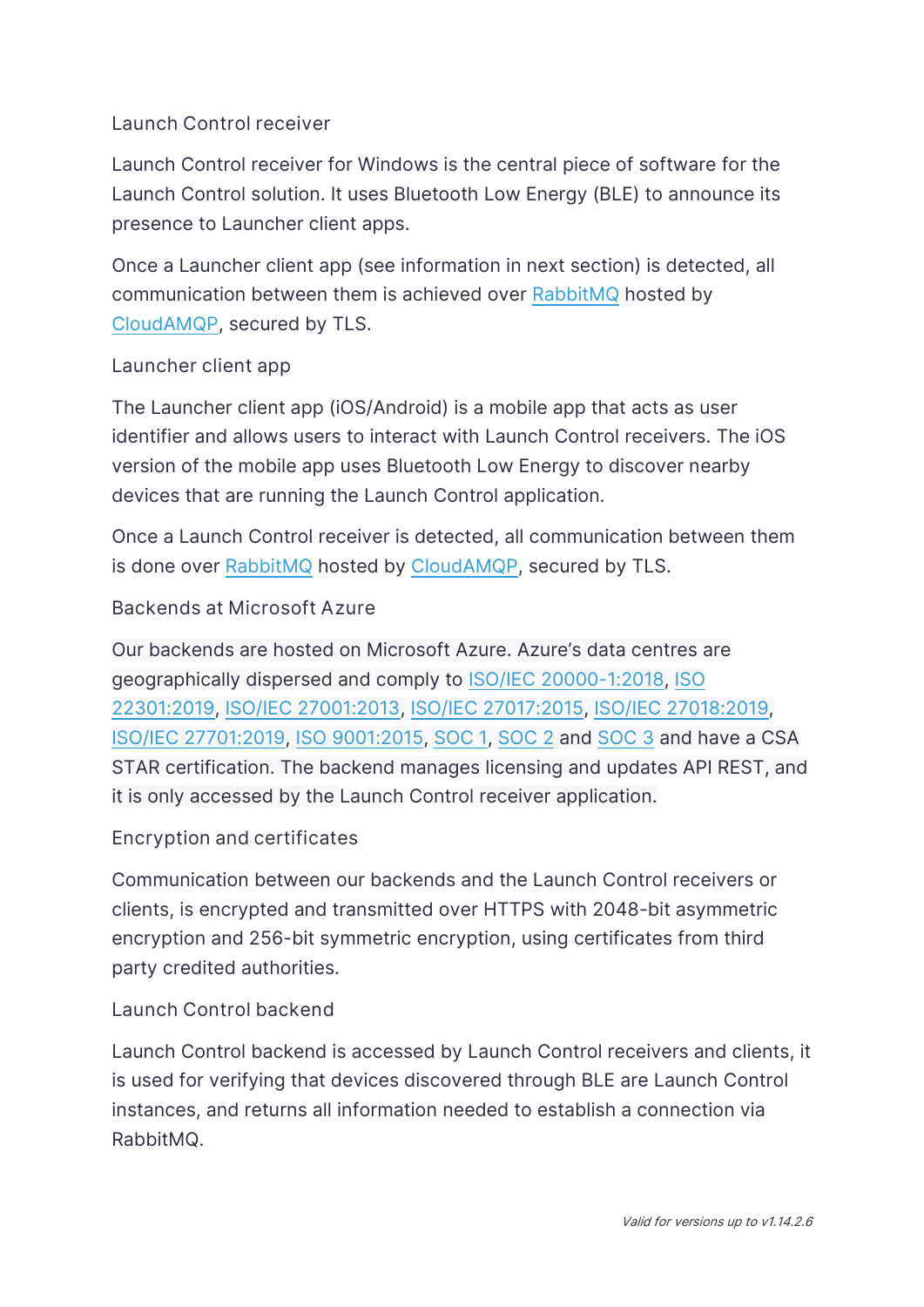#### **Licensing backend**

Launch Control checks licenses through the licensing backend, which uses [Zoho CRM](https://www.zoho.com/) and [Cryptlex](https://cryptlex.com/) to manage user information and licenses.

#### **Countly**

[Countly](https://count.ly/) is a third-party service used for analytics purposes.

**Microsoft Graph API**

User calendars and OneDrive items are retrieved using the Microsoft Graph REST API.

**Microsoft Exchange** 

Microsoft Exchange is a web service used to retrieve the Microsoft accounts room calendars.

**Google APIs**

Google APIs is a web service used to retrieve the Google accounts room calendars.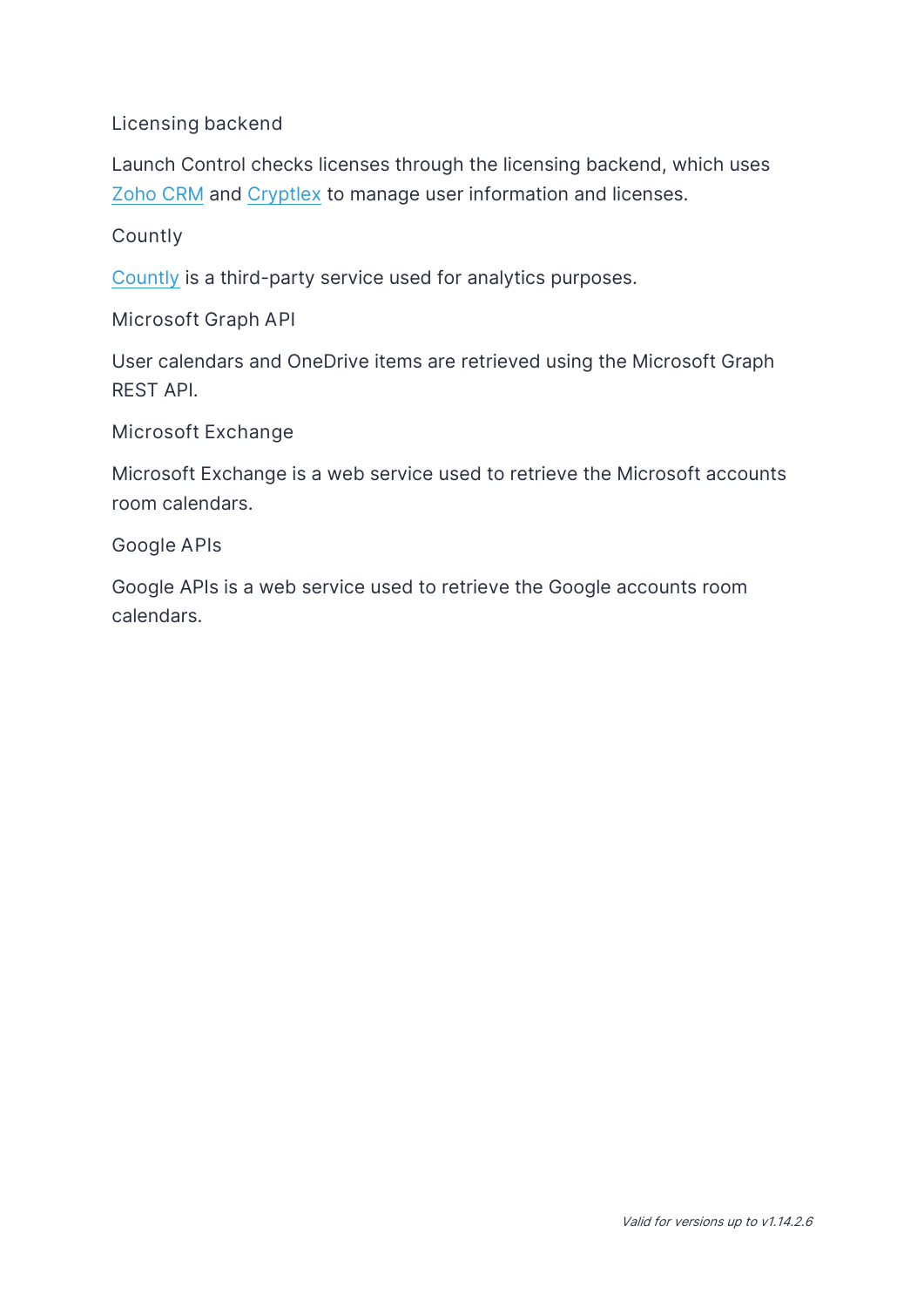# <span id="page-8-0"></span>**Launching calls**

Displaynote Launch Control receiver can start any meeting/call that has been set up through Microsoft Exchange, as each calendar event contains a public link to the event that Launch Control uses to start the call.

### **Microsoft Teams**

If MS Teams is not installed on the Windows device, the Launch Control receiver will open the meeting link via web browser. Otherwise, the Launch Control receiver will call MS Teams process passing the meeting link a parameter. Launch Control receiver does not sign in or out of MS Teams accounts. If MS Teams is previously signed in with an account, user will join the meeting/call under that account.

### **Skype for Business (deprecated)**

If Skype for Business (SfB) is not installed on the Windows device, the Launch Control receiver will open the meeting link via web browser. Otherwise, the Launch Control receiver will interact with Skype for Business using its SDK.

The SfB SDK needs the username and password to sign into Skype for Business. This information is requested from the user via the Launch Control client app and it is sent to the Launch Control receiver securely through RabbitMQ using TLS. The password is never stored and it is completely forgotten once users disconnect or the application is closed.

Skype for Business support will be removed soon.

#### **Zoom**

If a Zoom link is detected and the native Zoom app is detected on the system, the meeting will be launched on the native app. Otherwise, the meeting link will be launched via web browser.

#### **GoToMeeting**

If a GoToMeeting link is detected and the native GoToMeeting app is detected on the system, the meeting will be launched on the native app. Otherwise, the meeting link will be launched via web browser.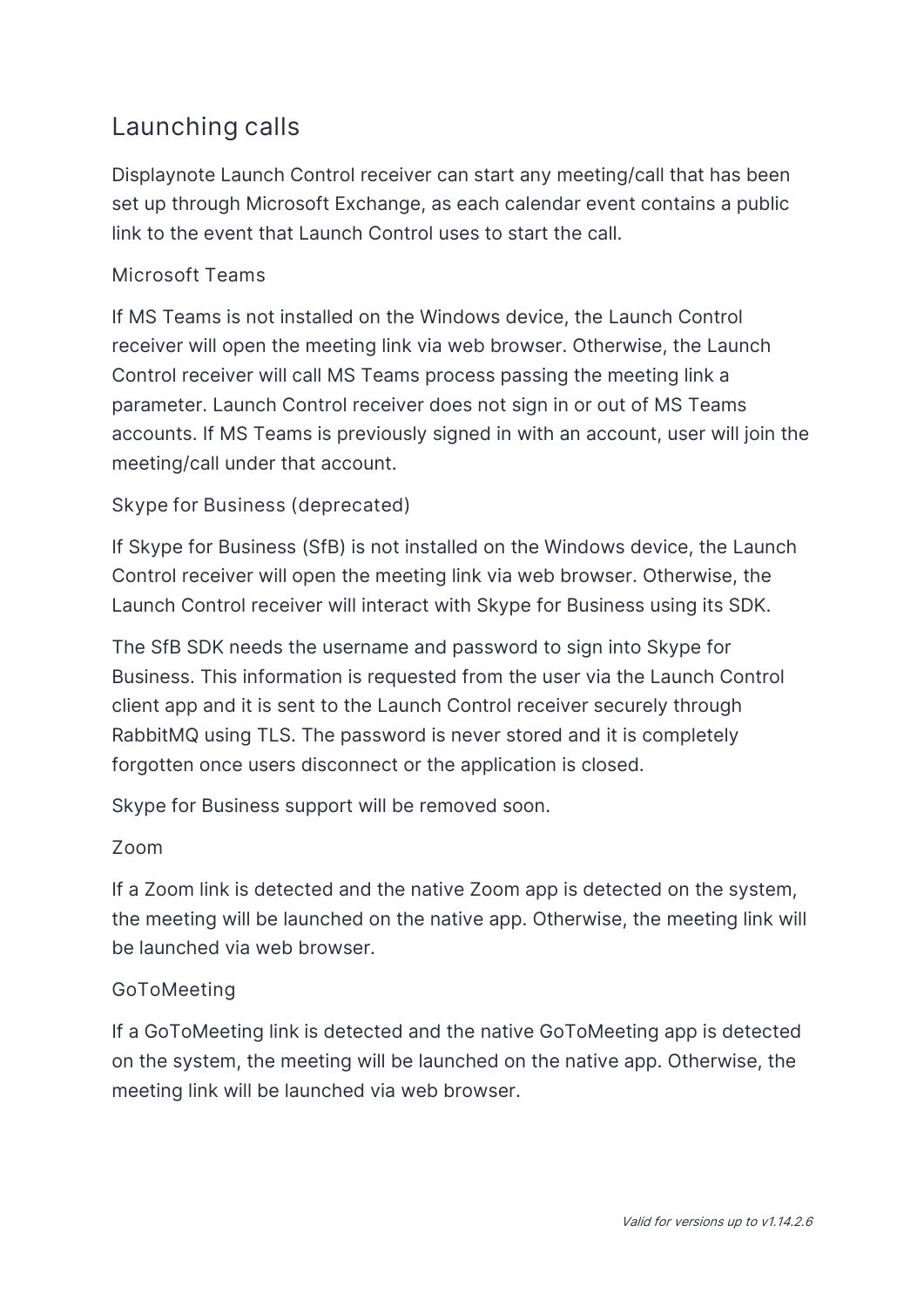#### **Webex**

If a Webex link is detected and the native Webex app is detected on the system, the native app will be launched but the meeting won't be launched automatically. Otherwise, the meeting link will be launched via web browser.

#### **Other solutions**

Launch Control also detects meeting links for Zoom, GoToMeeting, Bluejeans, Webex, Google Meet and Lifesize. Once a meeting link is detected for any of these systems, Launch Control can start the call opening the link in the system default browser, the browser will delegate to native apps when possible.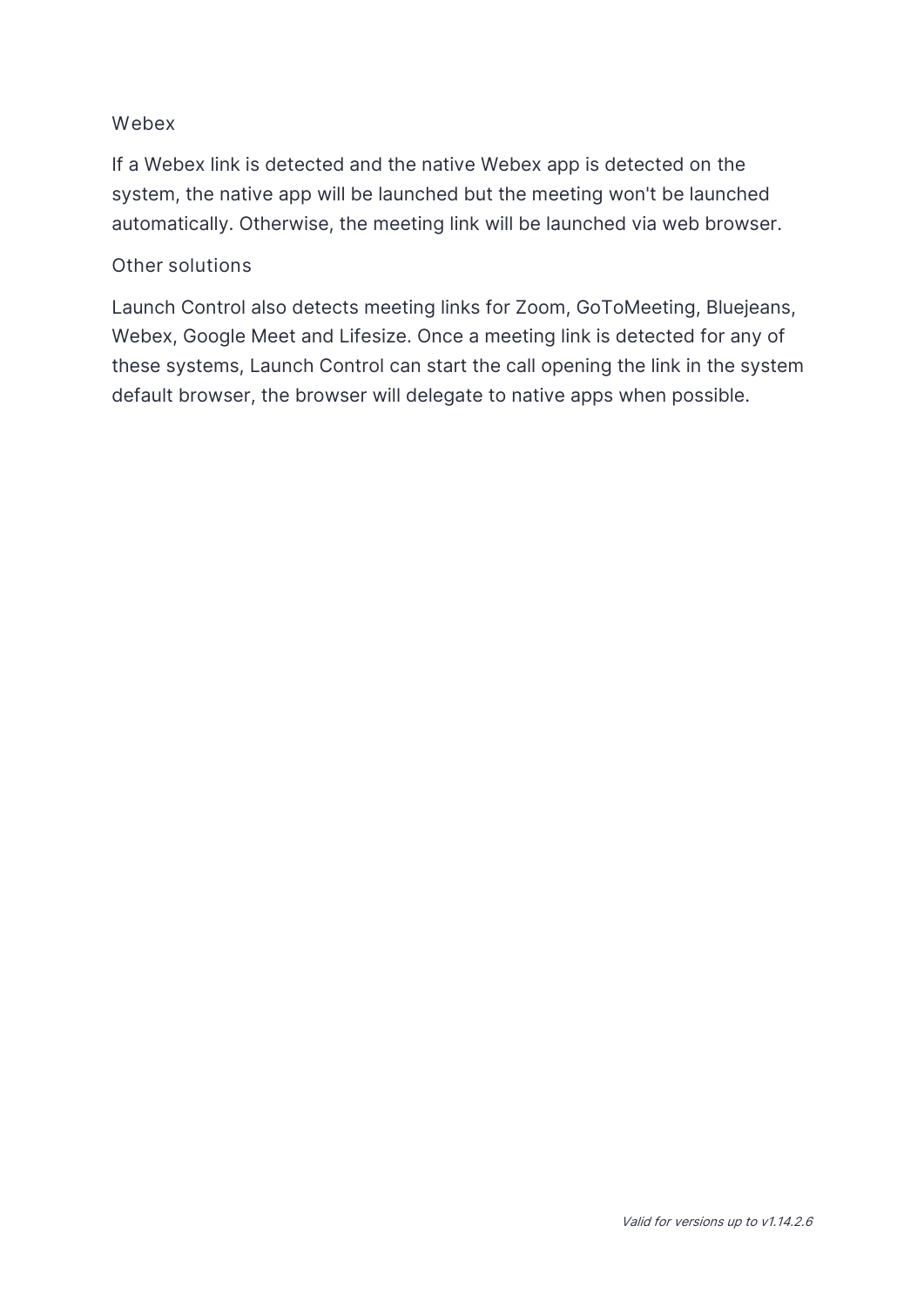# <span id="page-10-0"></span>**Data caching and clearing cache**

### **Cleanup triggers**

Launch Control clears user data by session. A session in Launch Control is finished when any of these conditions are met:

- Launch Control application is closed, or the system is shutdown.
- User manually presses 'Cleanup' button from the home screen.
- A user is connected/disconnected through Launcher mobile apps.
- A user manually signs in/out on Launch Control using a Microsoft account.
- An automatic Cleanup been set (on meeting end; after a period of inactivity; at a scheduled time).

When a Cleanup operation is run, the data is cleared based on one of two scenarios: Win32 Apps and UWP Apps (Windows store apps). See information below.

### **Win32 apps**

Launch Control executes regular Windows apps under a private and temporary Windows user. This means that anytime a Cleanup trigger (listed above) occurs, all data for these applications and processes are removed from the system. We can say that regular Windows applications run in a private session.

There is an exception for applications installed under user folder (C:\Users\CurrentUser). Applications installed under the current user cannot be executed by other Windows users, and therefore those applications are not able to run in private session. These applications will still be launched but they will not be subject to any effects of a Cleanup operation. While they are connected to the Launch Control receiver, Launcher mobile app users will see a warning message when they launch an application installed under the current user.

### **UWP apps (Windows store apps)**

This kind of applications cannot be run under a temporary user, but they have a structured way to store information. Anytime one of the Cleanup triggers (listed above) occurs, the following steps are executed: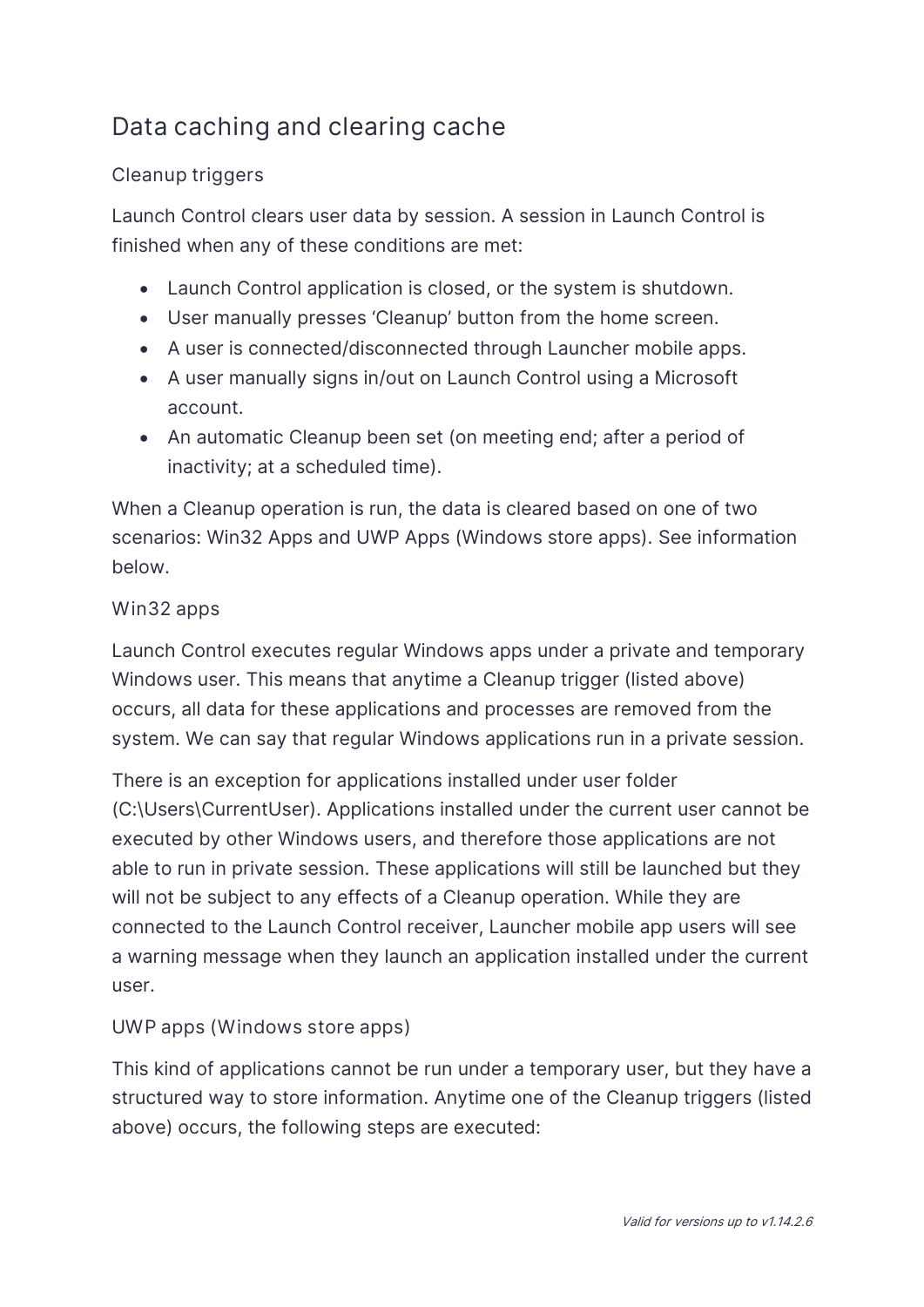- 1. Content of following app folders is deleted: Settings, AppData, LocalState, LocalCache, AC.
- 2. Windows credentials are deleted.

### <span id="page-11-0"></span>**Device discovery**

Launcher smartphone application includes of a device discovery mechanism to establish a connection with the Launch Control Windows software application. This proximity detection function is achieved using Bluetooth Low Energy (BLE)

#### **Launch Control receiver**

Launch Control receiver publishes BLE advertisement packets with a unique Launch Control identifier, which is refreshed from our backend in each execution of the Launch Control receiver. Note that Bluetooth must be enabled on the Windows device for the BLE function of Launch Control receiver to operate.

#### **Launcher mobile app**

The Launcher mobile app (iOS) listens for BLE advertisement packets, and when a Launch Control packet is found the app retrieves all information associated with that Launch Control identifier form the backend. If a valid Launch Control packet is found, it will appear as a nearby device on the Launcher mobile app.

#### **Proximity limit**

If the Launcher mobile app is beyond the proximity limit of a Launch Control receiver, it will not receive packets and therefore it will be able to discover that Launch Control receiver.

Additionally, the Launcher mobile app will automatically disconnect from a Launch Control receiver upon exceeding the proximity limit.

#### **Location services**

For the Launcher mobile app (iOS), users need to allow requests in order to discover nearby Launch Control receivers.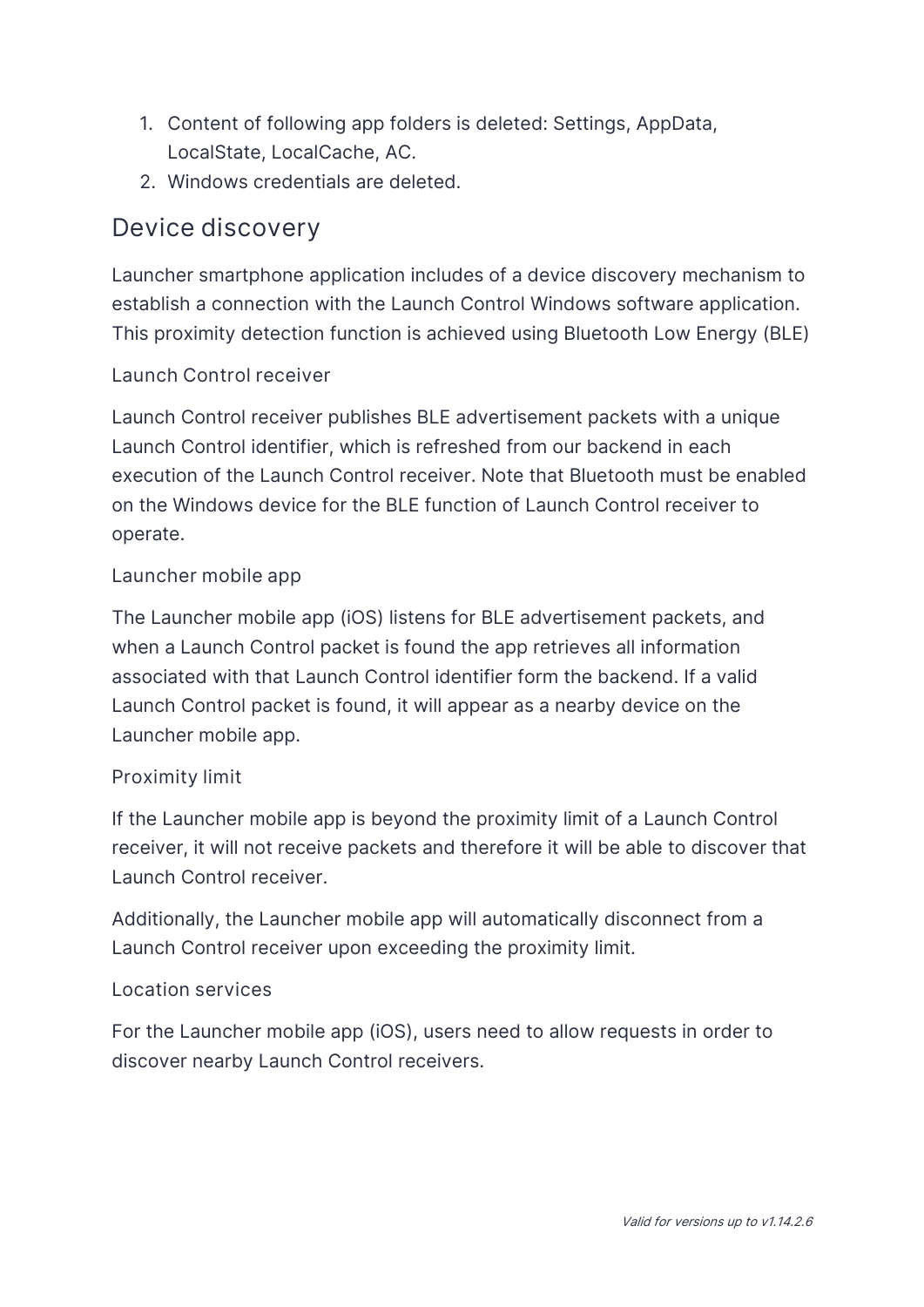#### Location services option – Always allow

The recommended option is 'Always allow', which will discover devices when app is not running, or when the iOS device is locked. When 'Always allow' is enabled, a notification will appear for each device discovered.

#### Location services option – Only while using the app

The option to allow locations services 'Only while using the app' will only discover devices while the app is running in the foreground. Sending the app to the background will be managed as a device that is losing its connection.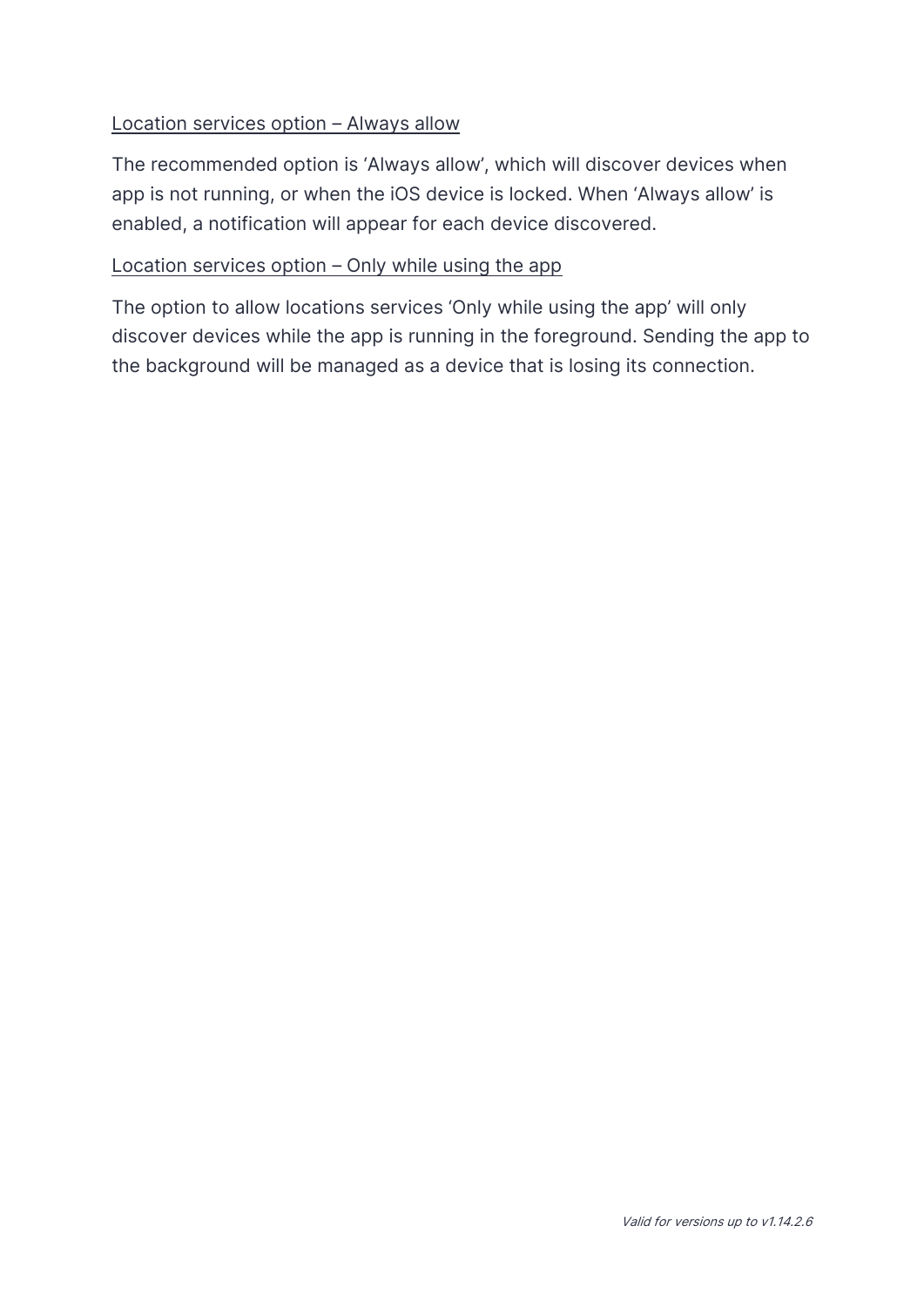# <span id="page-13-0"></span>**Integrations and authentication**

### **Microsoft Exchange integration**

Launch Control receiver can be configured to connect with an MS Exchange account to retrieve calendar events, including room accounts if they are properly set up.

MS Exchange integration has been achieved using MS Exchange Web Services API (see [Exchange Online and Exchange development\)](https://docs.microsoft.com/en-us/exchange/client-developer/exchange-server-development). We support two kinds of authentication:

- 1. Basic authentication: MS Exchange passwords are encrypted and stored in Launch Control receivers' application data.
- 2. Modern authentication (OAuth): Authentication is done using the Microsoft identity platform [MS Identity Client documentation.](https://www.nuget.org/packages/Microsoft.Identity.Client/) No passwords are stored by Launch Control.

#### **Authentication with Microsoft 365**

Users can sign in within their Microsoft 365 account to get Outlook calendar and OneDrive information.

Authentication is done using the Microsoft identity platform to retrieve a valid token that is used to access [Microsoft Graph API.](https://docs.microsoft.com/en-us/graph/)

As authentication is done in Launcher client apps, the Microsoft token is sent to Launch Control receiver securely through RabbitMQ using TLS. Authentication tokens are never stored but are placed in the application's temporary memory space, which never persists to the file system memory. This token is completely forgotten once the user disconnects, or the application is closed.

#### Graph API Permission scopes

Launch Control requires the following set of permissions to be granted by the user or administrator to access Outlook calendar and OneDrive information. To find out more, go to [Microsoft Graph permissions reference.](https://docs.microsoft.com/en-us/graph/permissions-reference)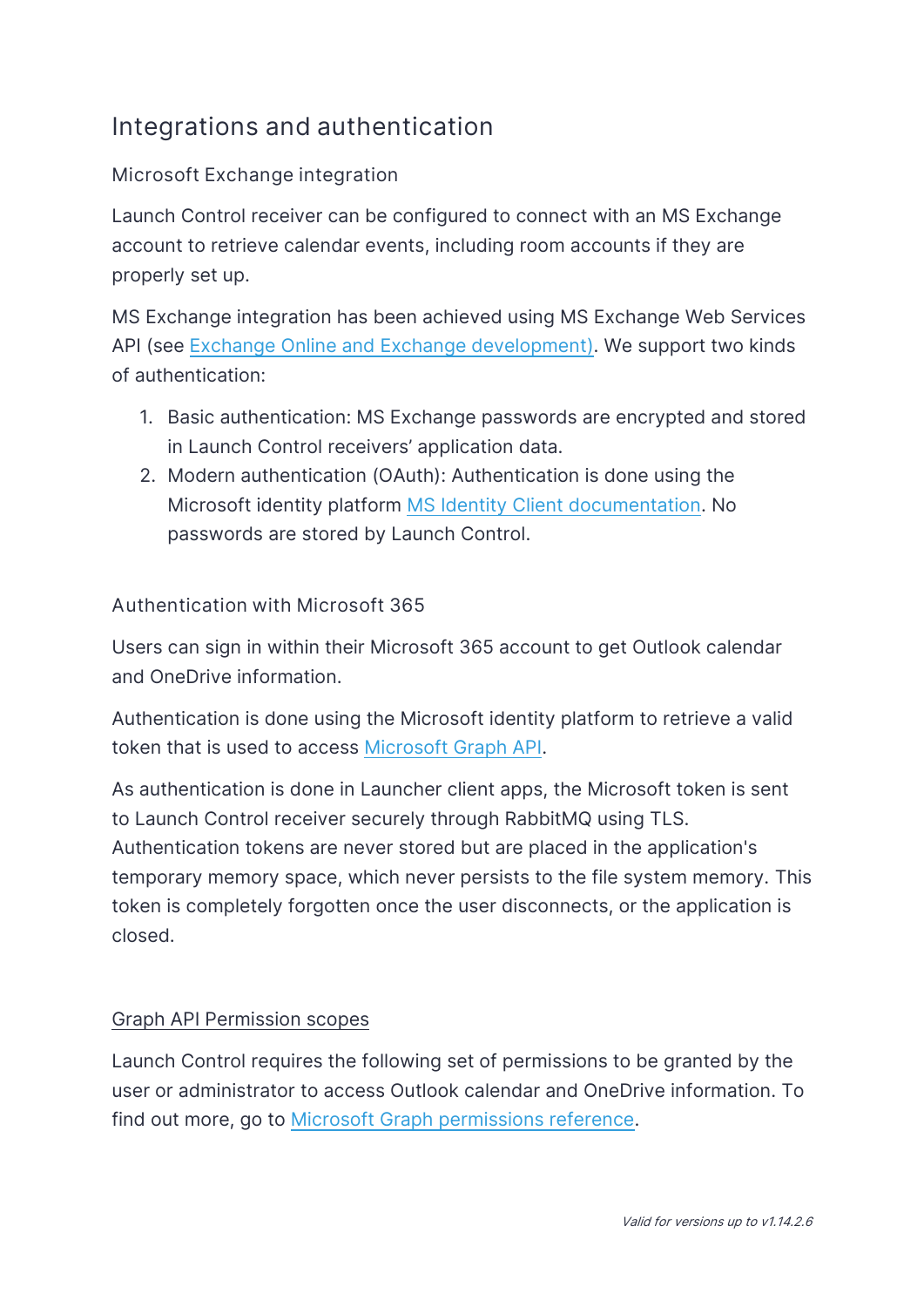- **User.Read**: Allows users to sign into the app and allows the app to read the profile of signed in users. It also allows the app to read basic company information of signed in users.
- **User.ReadBasic.All**: Allows the app to read a basic set of profile properties of other users in your organisation on behalf of the signed in user. This includes display name, first and last name, email address, open extensions, and photo. Also allows the app to read the full profile of the signed-in user.
- **Calendars.Read**: Allows the app to read events in user calendars.
- **Files.Read:** Allows the app to read the signed-in user's files.

#### **Google Calendar integration**

Launch Control receiver can be configured to connect with a Google account to retrieve its calendar events. Google calendar integration has been achieved using Google APIs [Google APIs calendar documentation.](https://developers.google.com/calendar/api/v3/reference)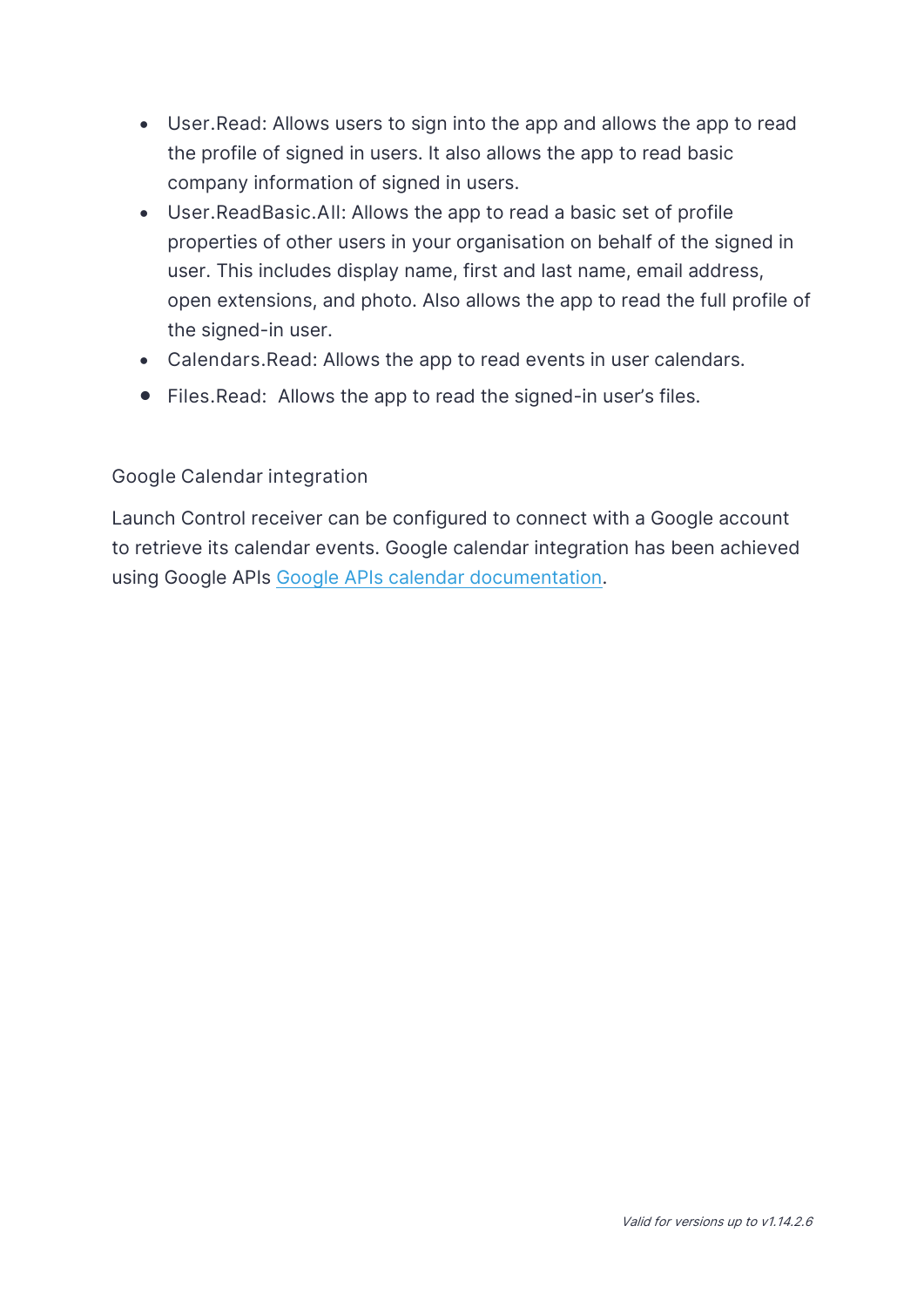# <span id="page-15-0"></span>**Kiosk mode**

Launch Control receiver includes an optional function called 'Kiosk mode', which secures the Windows system. When Launch Control's dedicated kiosk mode is enabled, the following behaviour occurs:

- Windows desktop is not accessible
- Windows task bar is hidden
- Launch Control receiver automatically runs when the system boots up.
- Launch Control runs in full screen.
- Users cannot switch between application windows using keyboard or gesture commands.
- Users cannot execute any Ctrl or Alt key shortcut
- The following Windows features are disabled: cmd, running batch files, settings, control panel, task manager, registry, auto-open explorer when external drive is inserted.